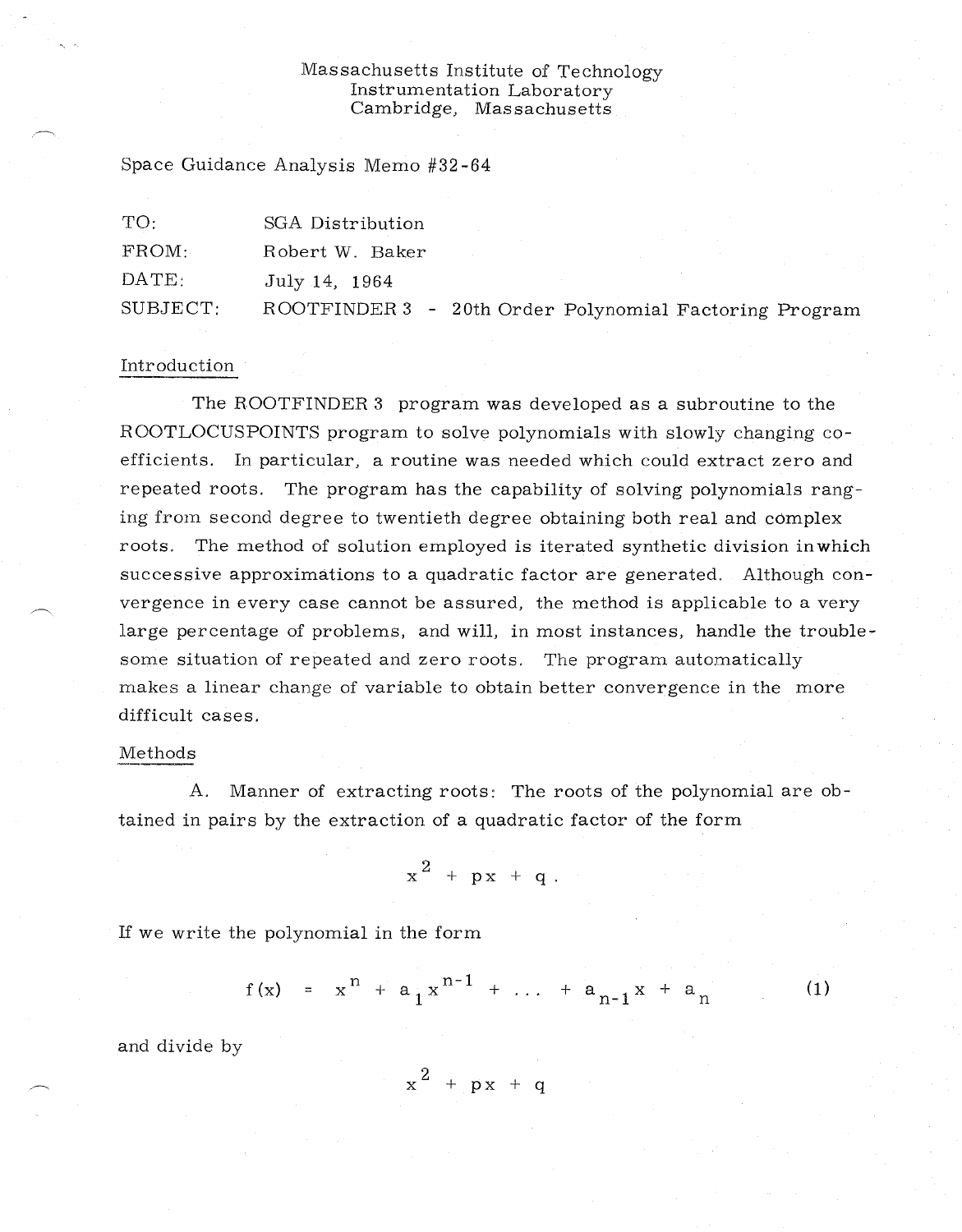we obtain

$$
f(x) = (x2 + px + q) (xn-2 + b1xn-3 + ... + bn-3x + bn-2) + Rx + S
$$
\n(2)

where R and S are functions of p and q. If the quadratic expression is to be a factor of *f* (x), then

$$
R(p, q) = 0, S(p, q) = 0.
$$

R and S may be obtained without performing the long division by equating coefficients of like powers of  $x$  in Eqs. (1) and (2). Thus, the recurrence formula

$$
b_k = a_k - pb_{k-1} - qb_{k-2}
$$
 (k = 1, 2, ..., n),  $b_{-1} = 0$ ,  $b_0 = 1$ 

and

 $a_{n-1} - pb_{n-2} - qb_{n-3}$  $S = a_n - q b_{n-2}$ 

These two equations are solved simultaneously by Newton-Raphson iteration to obtain corrections  $\Delta p$  and  $\Delta q$  which are added to p and q respectively. The process is repeated until the change in p and q is sufficiently small,

## Operation

The program ROOTFINDER 3 performs ITERATE number of iterations in an attempt to extract the quadratic factor. After each single iteration, LIMIT PREF is tested to see if convergence is within the preferred limit. After each ITERATE number of iterations,  $LIMIT$   $_{MIN}$  is tested. If the minimum acceptable convergence limit is met, then the current quadratic is factored. If it is not met, a change of variable is made. A variable change is made after each set of ITERATE iterations provided neither LIMIT  $_{\rm PREF}$  nor LIMIT  $_{\text{MIN}}$  is met. This procedure continues for a total of NUM  $_{\text{MAX}}$  single iterations at which time the current quadratic is arbitrarily accepted and factored,

2